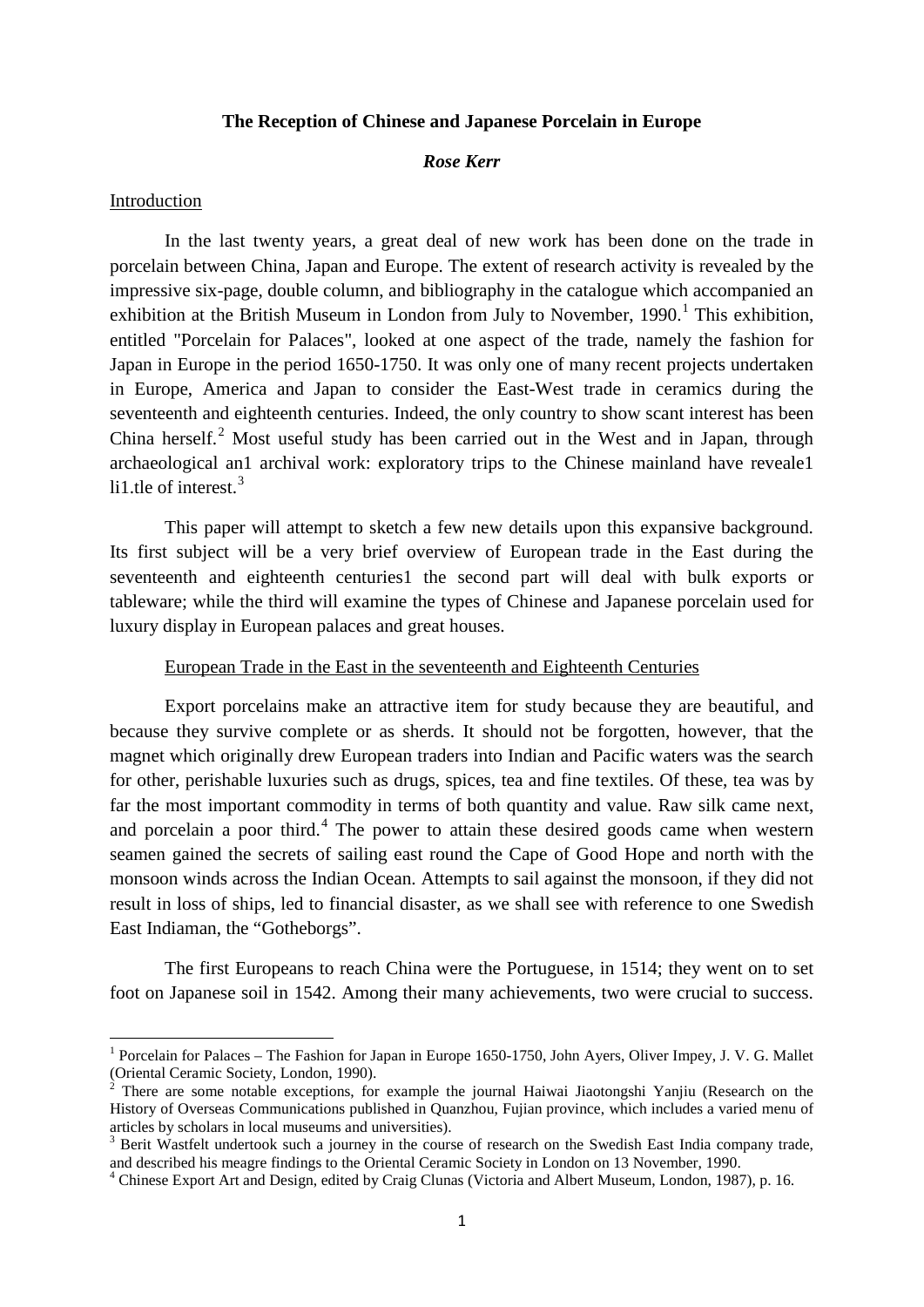The first was the adoption for their merchant fleets of the largest ships then known to the world, a type called in Arabic qaraquir (merchant vessel), in Italian *caracca* and in English *carrack*. The second was the establishment of trade routes so successful that they were followed by all later European traders, with the exception of Spain who traded via the Philippines. The Portuguese obtained silk and porcelain from China, some of which they shipped once a year to Japan. The Japanese paid for these luxuries in silver and Portuguese ships returned to Macao where the bullion was used to buy more silk and porcelain from Chinese merchants. This circular transaction realized a profit of four to ten times. The second load of silk was destined for Indian, Middle Eastern & European markets, while the ceramics were sought all along the Portuguese trade Chain links to Europe. Voyages wares were used as barter items in Champa, Siam, Borneo and Indonesia. More refined porcelains were sold to India; Persia, and east Africa, finest wares reached Europe.<sup>[5](#page-1-0)</sup>

Spain gained ascendancy of this hard-won trade through political might; in 1580 Philip II of Spain was crowned Philip I of Portugal, combining the two nations and, ultimately, their enterprises, as one. The Spanish developed a unique pattern of trade in East Asia, for the wealth they derived from silver mines in South America obviated the need for a complex bartering system via Japan.

The Vereenigde Oostindische Compagnie or Dutch East India Company was founded in the last quarter of the sixteenth century. In 1595 Dutch sailors found the route round the Cape of Good Hope to the Moluccas and by 1602 were at open war with the Portuguese. In 1619 Batavia became capital of the Dutch commercial empire in the Indies, and by 1625-50 the Portuguese had been eclipsed. The latter had suffered a terrible blow in 1639, namely expulsion from Japan. In 1641 the Dutch became the only nation to trade with Japan, via a post on the small off-shore island of Deshima, at Nagasaki. Accurate VOC records still exist in the National Archives in The Hague, research into which tells us that the Dutch followed the same trade pattern as the Portuguese, but treated porcelain as a more important item. Netherlands' traders satisfied a large part of the European demand for porcelain, in addition to that of Holland, importing several hundreds of thousands of pieces per year.<sup>[6](#page-1-1)</sup> Even in the nineteenth century, many ceramics sought by collectors were bought in by English dealers from Holland.

English trade was dominated by the Honourable East India Company, a joint stock company established under royal charter granting it a monopoly on trade with India and East Asia. The company limited its trade, in the main, to tea, silk and porcelain, of which tea was the most important. During the second half of the seventeenth century trade centred mainly on India rather than China, and it was not until 1715 that a 'factory' was opened by the Company at Canton. This belated start was improved upon later in the eighteenth century, for after 1757 when Canton became the only port open to trade; the volume of English trade exceeded that

<span id="page-1-0"></span><sup>&</sup>lt;sup>5</sup> Maura Rinaldi, Kraak Porcelain. A Moment in the History of Trade (Bamboo Publishing Ltd, London, 1989), pp. 32, 34-35.

<span id="page-1-1"></span>The most extensive research has been undertaken by T. Volker Porcelain and the Dutch East India Company. As Recorded in the Dagh-Registers of Batavia Castle, those of Hirado and Deshima and other Contemporary Papers 1602-168Z (E.J. Briil, Leiden, 1954, 1971).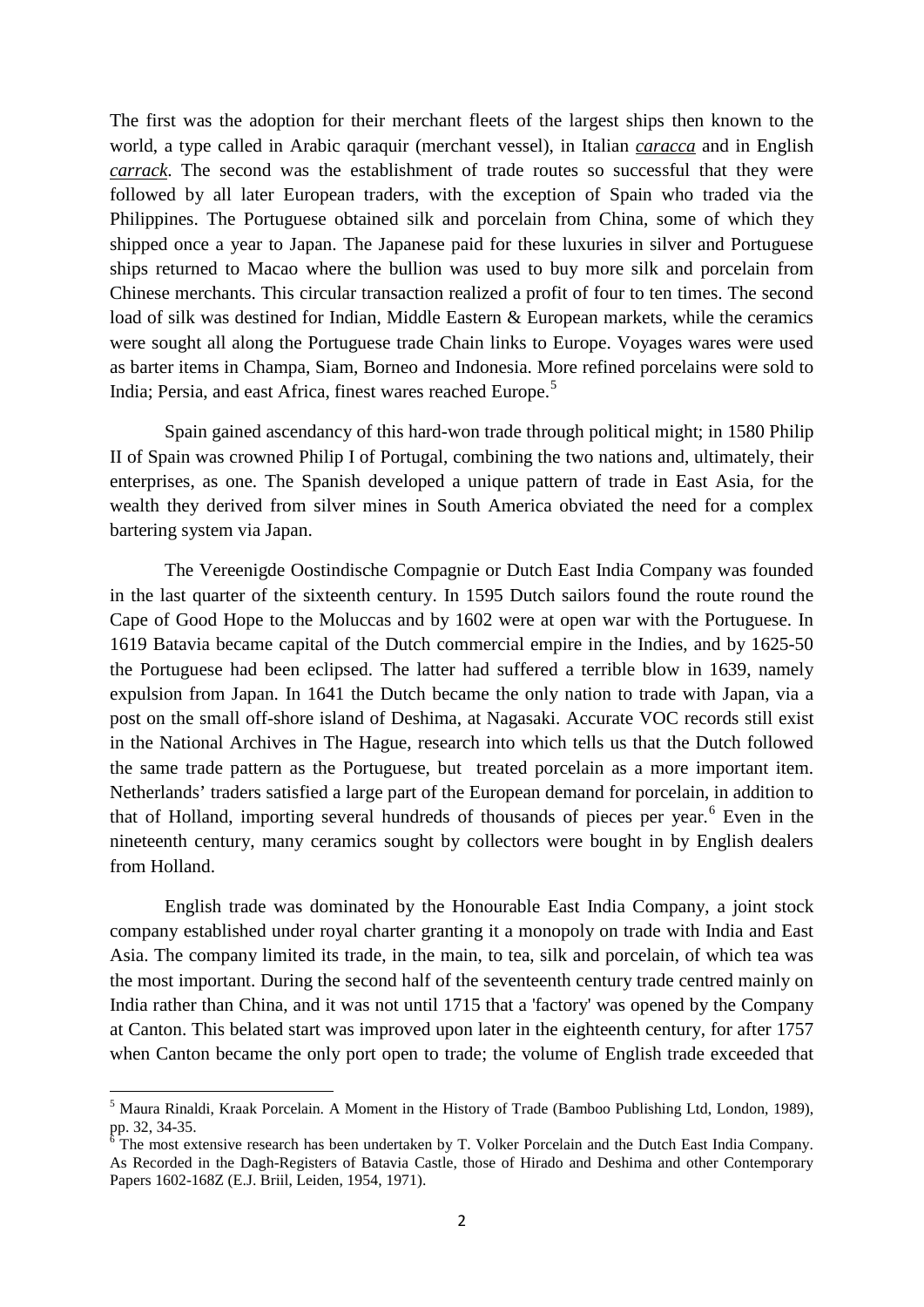of all the western nations together.<sup>[7](#page-2-0)</sup> Crew members from the captain downwards were allowed to bring back agreed numbers of items for personal trade and it may well be that certain of the luxury display pieces discussed below reached England in this manner.

The Swedish East India trade was carried out in a similar way with a large percentage of goods being consigned onwards from Sweden to customers in other European countries. Britain provided a huge market for tea, much of which was smuggled into the country illegally. So important was this market that a number of Continental East India Companies were in reality little more than fronts for British merchants operating in covert competition to the official English Company. Thus the British financier Colin Campbell was behind both the Ostend and Swedish Companies, whose ships were packed with tea and tea-drinking wares.<sup>[8](#page-2-1)</sup> A certain number of porcelains, particularly export blue-and-white, remained in Swedish homes, however, while the Swedish Royal Family appreciated luxury Asian crafts.<sup>[9](#page-2-2)</sup>

# Bulk Trading in Porcelain

We shall now move on to consider the sort of porcelain exported in bulk to be used as tea ware and tableware in Europe. Material from shipwrecked cargoes and excavations will be used to illustrate this theme. Much additional unprovenanced export material exists in museums and private collections; an outstanding example is the collection of nearly 1500 pieces of top-grade porcelain bequeathed to the Victoria and Albert Museum by George Salting in 19[10](#page-2-3).<sup>10</sup> Most of these pieces are export porcelain, their styles totally divergent from Qing dynasty porcelains surviving in China.

More complete information has been provided by a series of ship excavations in recent years, in which entire or part cargoes of porcelain have been preserved. We shall concentrate on three such finds by way of example, one of mid-seventeenth century date and two others from the middle of the eighteenth century. The two eighteenth century cargoes will be compared with chance finds uncovered during excavations in the London Docks.

The recovery of two wrecked ships in the South China Sea by Captain Michael Hatcher in the early 1980s added greatly to our knowledge of export cargoes.<sup>[11](#page-2-4)</sup> The earlier vessel was a Chinese junk, from which 23,000 pieces of porcelain were removed. Among them were two jar covers bearing cyclical dates equivalent to 1643, and it is judged that the ship sank within-three years of this date. The ceramics from this wreck were tremendously varied in terms of their shapes and designs. They included pieces for the Chinese domestic market (censers, bulb bowls, brush pots, bird feeder, cricket cages, and garden seats) as well as wares for the European market (large dishes, jars, vases in rolwagen form, teapots). Greatly surprising were the pieces decorated in Kraak style, for this type of decoration on porcelain

<span id="page-2-0"></span><sup>7</sup> Margaret Jourdain and R. Soame Jenyns, Chinese Export Art in the Eighteenth Century (Spring Books, Middlesex, 1967), p. 12.

<span id="page-2-1"></span><sup>&</sup>lt;sup>8</sup> Colin Sheaf and Richard, The Hatcher Porcelain Cargoes, The Complete Record (Phaidon. Christie's, Oxford, 1988), pp. 89-90.

<span id="page-2-3"></span><span id="page-2-2"></span><sup>&</sup>lt;sup>9</sup> Ake Setterwall, Stig Fogelmarck, Bo Gyllensvard, The Chinese Pavilion at Drottningholm (Malmo, 1972).<br><sup>10</sup> Rose Kerr, Chinese Ceramics – Porcelain of the Qing Dynasty (1644-1911) (Victoria and Albert Museum, London, 1986), p. 9.

<span id="page-2-4"></span> $11$  Both ships and their cargoes are described by Sheaf and Kilburn, op. cit.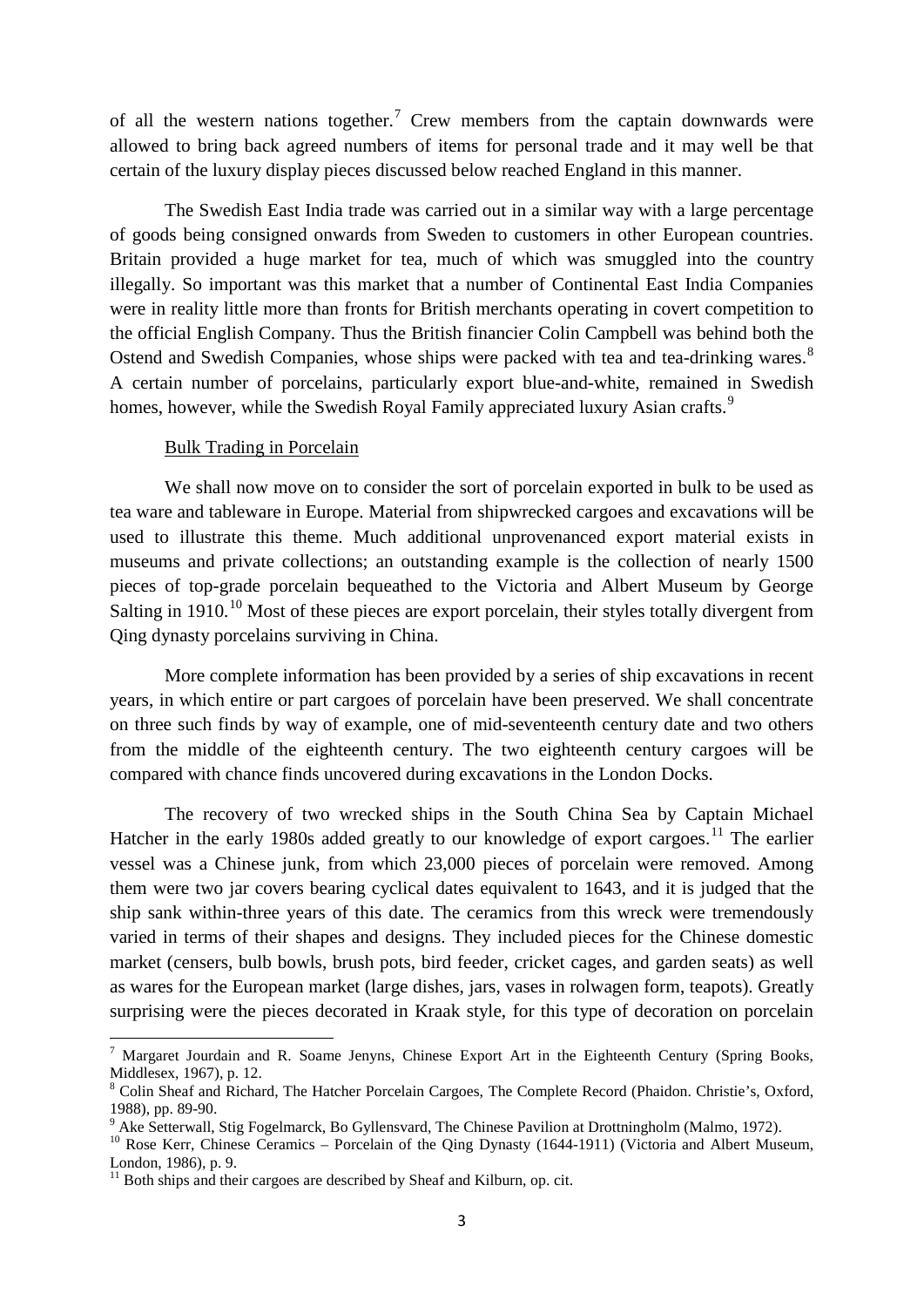was previously believed to have died out earlier in the  $17<sup>th</sup>$  century. There were also 845 items of Dehua porcelain, a statistic of relevance to the conclusions of this paper.

The second 'Hatcher' cargo belonged to the Dutch East Indianan Geldermalsen, and yielded a staggering 140,000 items of porcelain. The Geldermalsen sank in January 1752 and when excavated revealed large sets of tea and table ware (e.g. over 10,000 dinner plates), the greater part in blue-and-white with a small number of overpainted wares and a very small number of ceramics from Yixing and from Dehua.

The history of the Swedish East India ship "Gotheborgs" reveals how hazardous the East India trade could be, both in terms of lives and of profits. The ship left the port of Goteborg on the 14 March 1743, reaching Cadiz on the 7 April, and sailing directly on round the Cape of Good Hope in an attempt to reach Canton that season. She was turned back by unfavorable trade winds in the South China Sea in September, however, and after severe hardship landed in Batavia in December 1743. She was forced to remain there until May 1744, and may have taken on some cargo of porcelain there. Batavia was an important centre in the inter-Asian junk trade, which shipped ceramics for non-European client as well. The individual nature of the Gotheborgs' cargo suggests that such pieces may have been picked up in Batavia, as a hedge against failure to pick up a full cargo from the Chinese mainland. Other item surviving from the cargo are more standard European-taste ware, including two fragments with 'Chinoiserie' designs after those design by Cornelis Pronk for the Dutch East India Company in the 1730s, and a very few monogrammed and armorial sherds. The total cargo is difficult to reconstruct, as the continuing history of the Gotheborgs' last voyage shows. After her stay in Batavia, the ship finally sailed in May 1744, reached Canton in June, and left the following January 1745, picking up favorable trade winds for the return journey. At the very end of her voyage, just outside the Harbour of the port of Goteborg, she went aground on 12 September 1745. The ship has lain in shallow, silty, tidal waters for more than 250 years, so her cargo has been greatly disturbed, and many pieces have been retrieved by individuals in earlier years.<sup>[12](#page-3-0)</sup> A reconstruction of her cargo reveals a great quantity of blueand-white, a little Imari, but almost no over glaze-decorated ware save armorials.

A group of material in sherd form was discovered during excavations by the Department of Greater London Archaeology based at the Museum of London, in the spring and summer of  $1990$ <sup>[13](#page-3-1)</sup>. The archaeologists made the important discovery of the site of the Lime house kiln, one of the earliest English kilns to manufacture wares in competition with those being imported from the Far East. The Lime house factory was only in operation from 1744-1748. In a drainage ditch about 80 metres downstream from the site of the kiln, and adjacent to a dock where Fast Indiamen (ships) were overhauled, archaeologists unearthed a series of blue-and-white plate sherds, and a fragment of an over glaze decorated plate with an armorial device. None of the sherds showed any signs of wear, so it seems probable that they had been swept into the ditch from the scuppers of a ship, after being damaged during the voyage from the Far East to Britain. The armorial sherd bore the arms of Marten impaling

<span id="page-3-0"></span><sup>&</sup>lt;sup>12</sup> Ostindiefararen Gotheborgs porslinslast, Berit Wastfelt, Bo Gyllensvard, Jorgen Weibull (Wiken, Denmark, 1990).

<span id="page-3-1"></span> $13$  I am grateful to Wendy Evans at the Museum of London for bringing this material to my attention.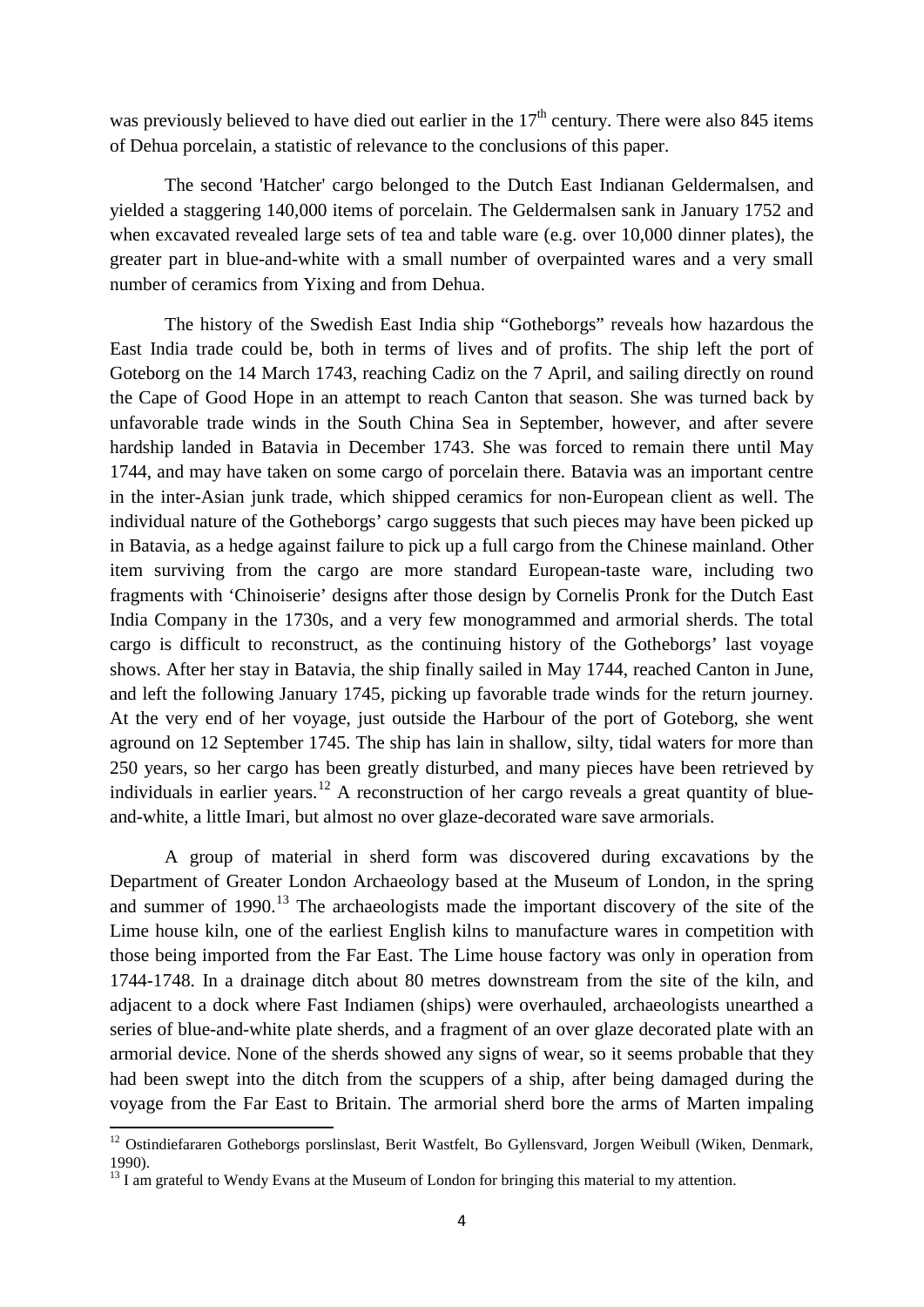Bidwell, and must have been part of a private consignment. The Marten family hailed from Oxford shire, and in 1750 George Marten (sic) married Deborah Bidwell whose rather was a senior merchant in the East India company. Armorial dishes from the set of which the excavated sherd was part have therefore been dated to about  $1750$ ,<sup>[14](#page-4-0)</sup> though the order for the wedding service was presumably placed a year or two before the marriage, in the late 1740s. The blue-and-white porcelain can be dated stylistically to around 1750, by comparison with the shipwrecked finds discovered above. Detailed analysis of the English ceramic finds from the Lime house kiln itself are still proceeding, but it seems likely that many of its products were copied from Chinese porcelain just like that unearthed nearby.

# Porcelain as a Luxury Item

The third part of the paper will examine the sort of Chinese and Japanese porcelain which was used for luxury display in European palaces and great houses in the  $17<sup>th</sup>$  and  $18<sup>th</sup>$ centuries. Particular mention will be made of old English collections, as a device to explain this topic.

The earliest Asian ceramics to be collected in Europe were single items selected for the cabinets of curiosities' formed by members of the aristocracy and burgher patrons. These Kunstkammern combined specimens in natural and man-made materials, and had as their aim scientific rather than artistic purposes. They contained precious items such as shells, hardstones and porcelains mounted in precious metals; an example of the latter is the 'Von Manderscheidt cup' in the Victoria and Albert Museum, a piece of Jiajing porcelain decorated in kinrande style with a German metal mount. The inscription on a companion piece records that it was brought from Turkey by count Eberhart Von Mandorscheidt in 1583 and mounted in memory of his brother. $15$ 

In the seventeenth and eighteenth centuries the great majority of East Asian porcelain was imported in bulk and used as tableware, as the items cited above illustrate. Certain examples were perceived as precious and rare, and these were singled out. Other pieces again were specially commissioned as display pieces. The extreme limits of this fashion were seen in the late seventeenth to early eighteenth century 'Porcelain Rooms', whose walls were dressed in massed ranks of Chinese and Japanese porcelain.

The exhibition at the British Museum on 'Porcelain for Palaces'<sup>[16](#page-4-2)</sup> showed that it was colored over glaze-decorated wares that were first commissioned especially for display, and that initially porcelains from Japan such as Imari and Kakiemon were preferred. The catalogue listed the prestigious sites where such diplays can still be seen as follows:

1) The only extant mid-17<sup>th</sup> century display, a pyramidal ceiling clad in late Ming blue and white plates in the Santos Palace in Lisbon

<span id="page-4-1"></span><span id="page-4-0"></span><sup>&</sup>lt;sup>14</sup> David Sanctuary Howard, Chinese Armorial Porcelain (London, 1974), p. 319.<br><sup>15</sup> Inventory number M. 16-1970.<br><sup>16</sup> See note 1.

<span id="page-4-2"></span>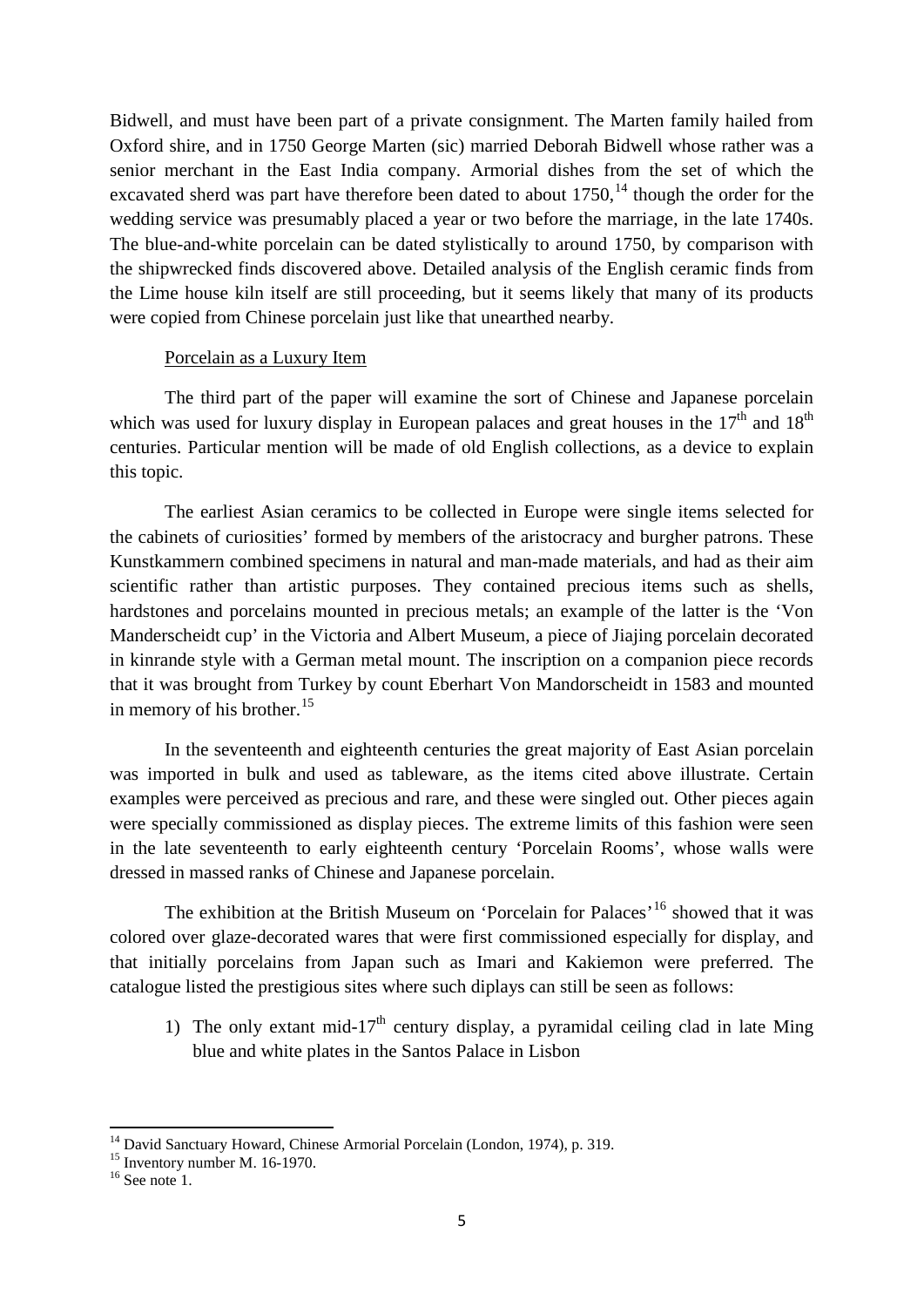- 2) Dehua figures and Japanese blue and white porcelain in Rosenberg Castle, outside Copenhagen, founded by King Frederik II: around  $1650$ .<sup>[17](#page-5-0)</sup>
- 3) Queen Mary's china closet designed by Daniel Marot in Holland in 1684, and her subsequent collection at Kensington Palace in London, some of which still survives at Hampton court and Windsor castle. The Hampton court collection is characterized by fine examples of over glaze decorated Japanese porcelain there are eleven extant pieces of Dehua ware.
- 4) Burghley House in England, which belonged to the Right Honourable John, Earl of Exeter and Ann, Countess of Exeter, and whose collection was inventoried on 21 August, 1688. The major part of this collection is of fine Japanese over glazedecorated ware.
- 5) The largest of all such collections in Dresden, assembled by Augustus the Strong, King of Poland and Elector of Saxony. Augustus started collecting in 1715, and all his pieces were inventoried between 1721 and his death in 1733. The Porzellansammlung contains both Chinese and Japanese porcelain, but only the Japanese collection has been published in recent years.<sup>[18](#page-5-1)</sup>
- 6) The Oranienburg Palace near Berlin, whose Porcelain Room was designed for the King of Prussia in 1733.

Another interesting collection that I have been working on recently is that at Boughton House in Northampton shire in England, home of the Dukes of Buccleuch and Queensbury.<sup>[19](#page-5-2)</sup> There are fifty-four pieces of white Chinese porcelain at Boughton House, and fifty-two of them are Dehua ware. Dehua porcelain was manufactured in a variety of shapes, including figurines, and it has been suggested that the early production was stimulated by foreign trade.<sup>[20](#page-5-3)</sup> Ivory was carved at the nearby city ofZhangzhou, the raw ivory having been shipped in by the Spanish via their trade base in the Philippines. Carvings of the period 1580-1640 were often re-exported to Europe, among them figurine of a young woman with a baby and a rosary. The catholic Spaniards saw this as the Virgin Mary, while the Chinese were working from a prototype of their own, the Bodhisattva Guanyin. At all events, many figurines of the Virgin Mary/Bodhisattva, made in both ivory and porcelain, made their way to Europe. The Boughton House collection contains no fewer than eleven such examples, including the typical image of song zi Guanyin 'Guanyin as a provider of male children' which can be traced back as far as the  $1620s$ <sup>[21](#page-5-4)</sup> Family tradition holds that the Chinese porcelain at Boughton House was left to John, 2nd Duke of Montagu (died 1749) by his illustrious

<span id="page-5-0"></span> $17$  Etnografiske genstande i Det kongelige danske Kunstkammer 1650-1800, edited by Bente Dam-Mikkelsen and Torben Lundbaek (Nationalmuseet, Copenhagen, 1980).

<sup>&</sup>lt;sup>18</sup> Friedrich Reichel, Altjapanisches Porzellan aus der Dresdener Porzellansammlung (Leipzig, 1980)

<span id="page-5-2"></span><span id="page-5-1"></span><sup>&</sup>lt;sup>19</sup> The catalogue of porcelain there will form part of a book on Boughton House to be published in 1992 by Faber and Faber Limited.

<span id="page-5-3"></span><sup>&</sup>lt;sup>20</sup> Derek Gillman, 'Ming and Qing ivories: figure carving' in Chinese Ivories from the Shang to the Oing edited by William Watson (Oriental Ceramic Society, London, 1984), p. 50.<br><sup>21</sup> There is an image of the 'songzi Guanyin' in the City Museum and Art Gallery, Hong Kong, with an

<span id="page-5-4"></span>inscription dated to the second year of the Chogzhen period, 1629, see: Sheila Riddell, Dated Chinese Antiquit1es 600 1650 (London, 1979), p.B3. Other figures were found in the finds from the Chinese junk which sank in 1643-6, see Sheaf and Kilburn op. cit. note a.